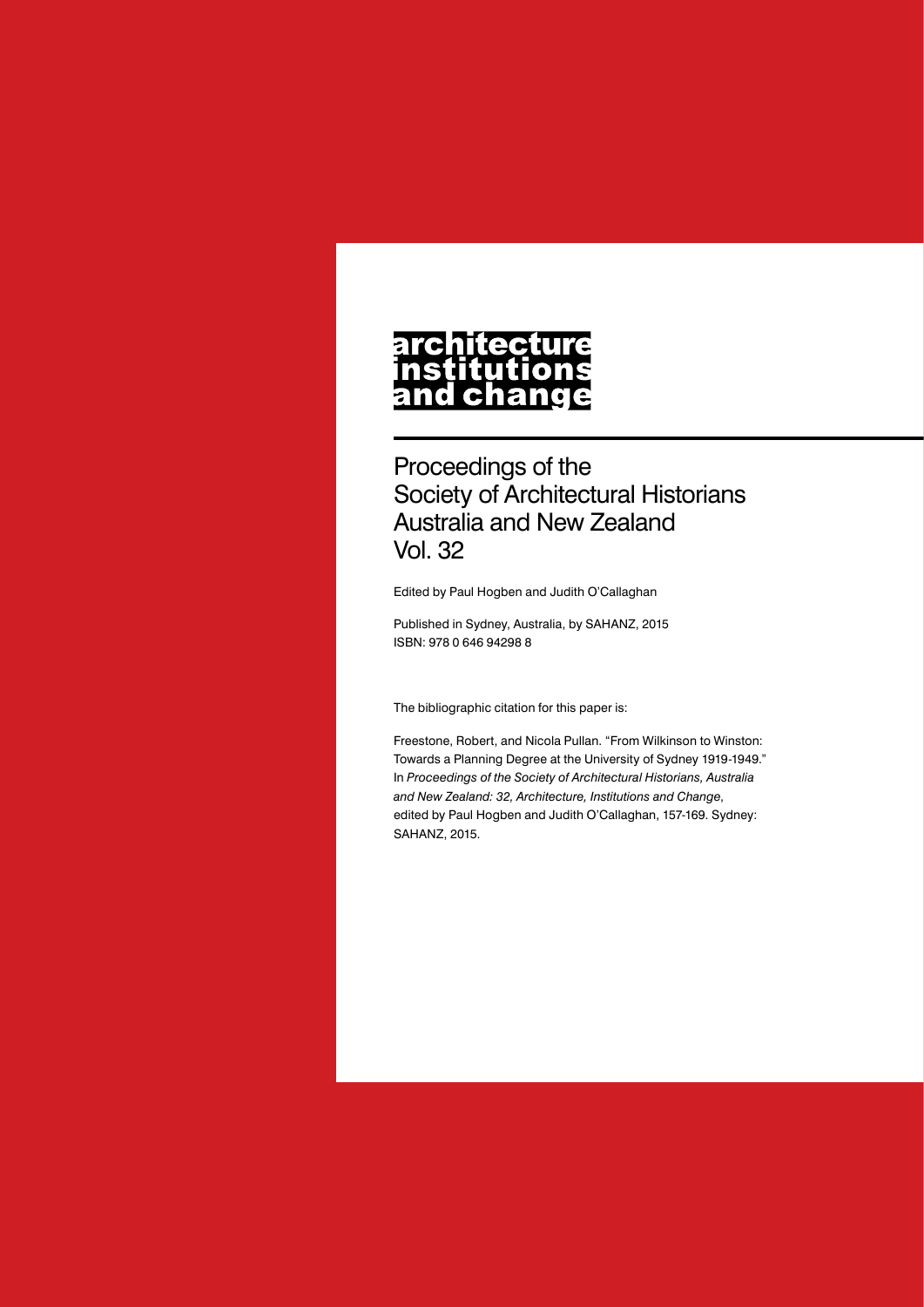**Robert Freestone and Nicola Pullan***,* UNSW Australia

# **From Wilkinson to Winston: Towards a Planning Degree at** the University of Sydney 1919-1949

*This paper explores the genesis of planning education in the Faculty of Architecture at the University of Sydney, highlighting the key roles played by architects, architectural educators and other institutional actors in the process. Town planning was identified as a key curriculum element for the Bachelor of Architecture degree at the University of Sydney in 1920, when architecture broke away from the Faculty of Engineering. The new Faculty was constituted under the leadership of Leslie Wilkinson, the first Professor of Architecture, with R. Keith Harris appointed as lecturer with special responsibility for town planning. In parallel, in 1919 the University Extension Board inaugurated the Vernon Memorial Lectures on Town Planning, a more inclusive series which offered instruction on town planning to all comers. These lectures were devised and delivered by architectplanner, John Sulman. The two initiatives would eventually merge, driven by the NSW state government's reconstruction agenda and legislative reforms which demanded qualified planners to manage a new statutory planning system. By the late 1940s they had become the foundation for a formal planning qualification offered by the Faculty and led by Denis Winston, Australia's first Professor of Town Planning.*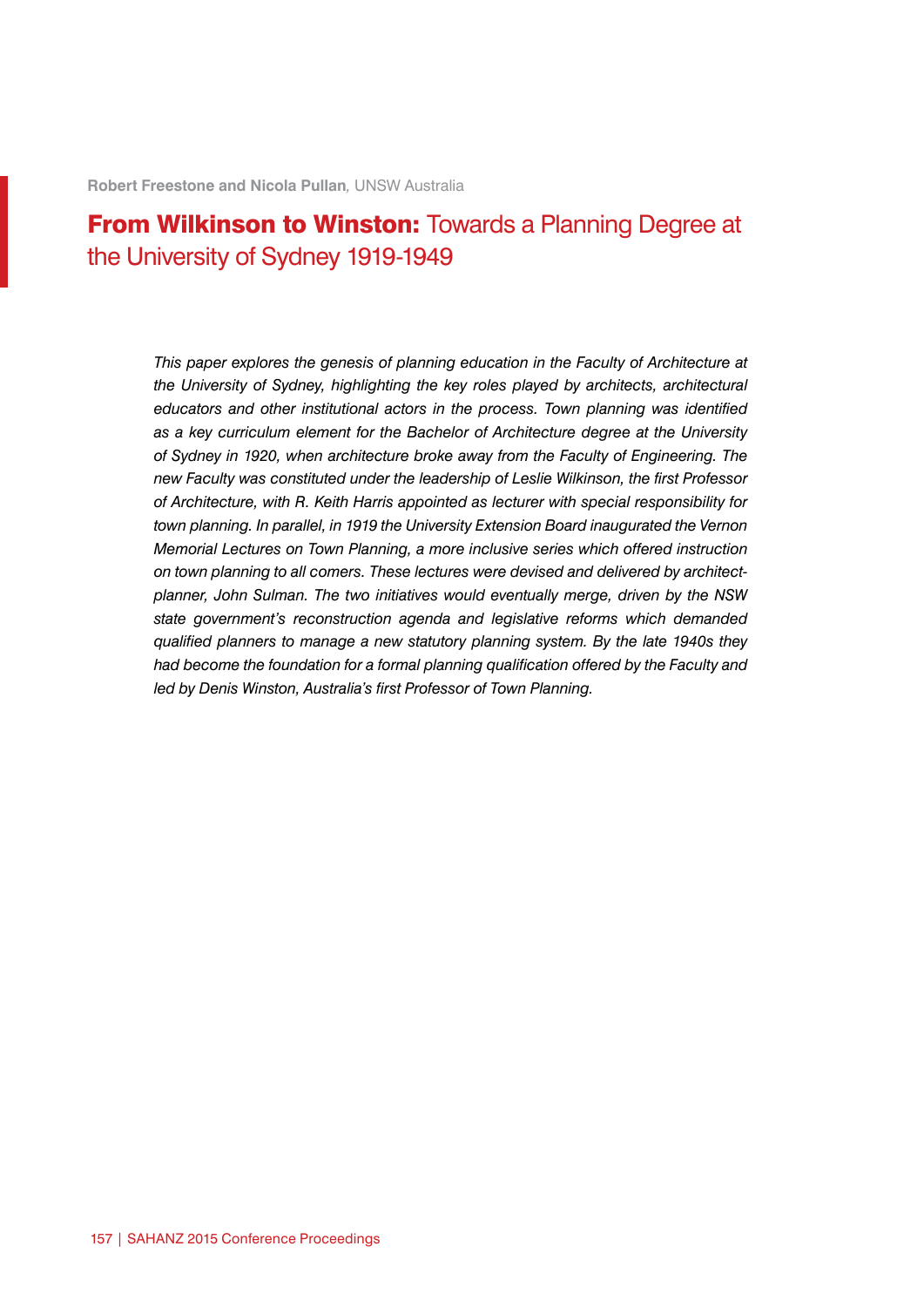

Planning education in Sydney emerged from a broad international and national drive for the introduction of town planning reforms that accelerated in earnest from just before the Great War. This movement culminated at the end of the Second World War with the passage in New South Wales of state-wide planning legislation, establishment of an influential Ministerial advisory committee, and instigation of a first metropolitan plan for Sydney. The goal of a university chair in planning was incorporated in the objectives of Australia's first town planning association formed in Sydney in late 1913 and was a touchstone of the planning movement for the following three decades but was not successfully realised until 1949. A succession of circumstances and events drove professional, governmental and community interest in planning – from a Royal Commission on the civic improvement of Sydney (1908) through the federal capital competition (1912), public and private sector garden suburb experiments from the 1910s, heightened interest in regional planning initiatives in the prosperous 1920s, slum housing problems in the 1930s, to a strong post-war reconstruction ethos in the mid-1940s. Although the New South Wales (NSW) Local Government Act was altered in 1919 to advance planning ideals, including proclamation of residential districts as an early form of land use zoning, more serious statutory reforms consistently failed to secure parliamentary consent. The eventual passage of the *Local Government (Town and Country Planning) Amendment Act 1945* by the McKell Labor Government was thus a major milestone. While educational initiatives were evident before this, and indeed helped shape the post-war response, the realisation that the preparation of local government planning schemes would require a cadre of a new generation of trained professionals was the major stimulus to decisive action.

This paper aims to reconstruct the processes which led to establishment of a Chair in town planning at Sydney University, the first of its kind in Australia, which was both the culmination of a long-held dream of planning advocates and a crucial event in the post-war institutionalisation of planning. It highlights the key roles played by leading architects and architectural educators from the 1910s in advancing and ultimately securing a sustainable platform for planning education in 1949. The paper draws from a mix of secondary and primary sources, including records held at the University of Sydney, NSW State Government and National Library of Australia.<sup>1</sup> The treatment is essentially chronological and presents the convergence of two major threads – commencement of formal planning courses in the architecture degree and commitment to a program of community instruction – with the state government emerging as the crucial actor.

#### **Engineering, architecture and planning at Sydney University**

Formal training in architecture was originally under the auspices of the technical college system and this continued in parallel with the introduction of training at Sydney University. Studies in architecture commenced in 1882 in the Department of Engineering which "rigorously controlled" instruction until 1918.<sup>2</sup> The first postgraduate thesis on a planning issue at an Australian university was Romeo Lahey's project on an ideal model suburb in Brisbane, completed in 1921 for his Master of Engineering degree under Professor W. H. Warren.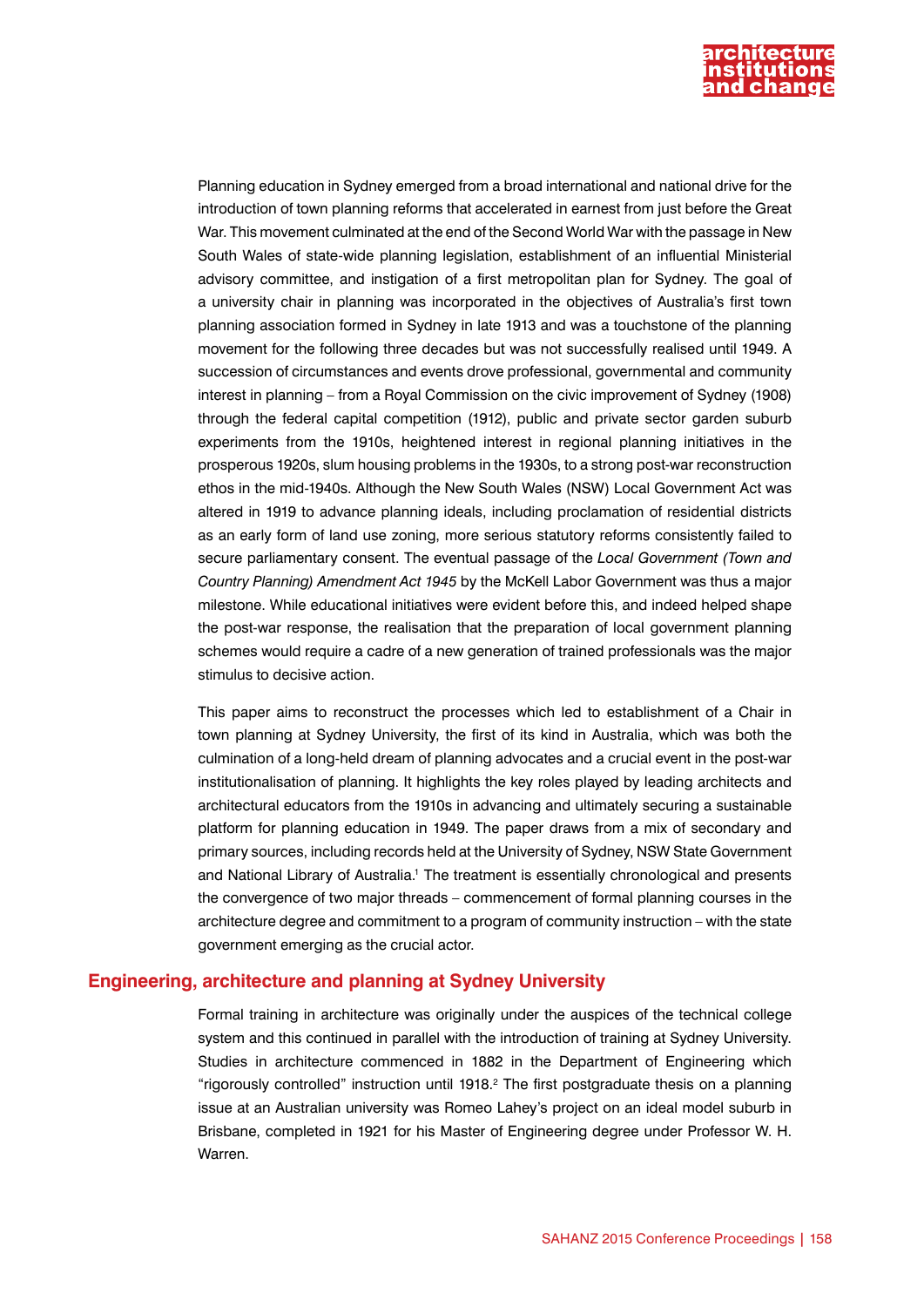The expatriate English architect John Sulman lectured in architecture from 1887 to 1912 and was a leading advocate of the town planning cause, particularly the desirability of universitystandard instruction. In 1919, the Town Planning Association of which he was President unsuccessfully proposed that the generous McCaughey bequest made that year be applied to a Chair of Town Planning. Instead, the university's immediate involvement proceeded on two fronts.

The appointment of British expatriate Leslie Wilkinson to a foundation chair in architecture at the University of Sydney in 1918 marked a major step forward. Wilkinson was an aesthete and was primarily interested in civic design issues but was also involved in housing development and campus planning. Wilkinson was made Dean when Architecture became a faculty in its own right in the early 1920s. The new four-year degree course included philosophy, theory and practice of design, aesthetics, drawing, and architectural history.<sup>3</sup> Never a member of the Town Planning Association, Wilkinson fell out with George and Florence Taylor, who were key players in Sydney planning circles in the 1920s, because of their unauthorised publication of notes taken at his lectures.<sup>4</sup> A town planning subject was also introduced to the curriculum in 1921, when Sydney architect Keith Harris was appointed principal instructor. By 1927, the subject was being taught alternatively with History of Painting/Sculpture in the final years.

# **The Vernon Lectures**

Meanwhile, the University had commenced a separate course of instruction in town planning known as the Vernon Memorial Lectures, funded in part by a public subscription instigated principally by George Taylor in 1914 and named in honour of the former New South Wales Government Architect, W. L. Vernon. Delayed by the war, the first course was offered in 1919 under the auspices of the University's Extension (adult education) Board. This biennial lecture series was open for a modest fee to all-comers, including school children, but attracted more vocationally-orientated professional people. Examination was an optional extra. John Sulman devised and delivered the inaugural lecture series which was later reproduced in his authoritative book *An Introduction to Town Planning in Australia* (1921). He presented his lectures again in 1921 and, reluctantly, in 1926 having placed on record his opinion "that the Vernon Course is basic, and any further development should be by an additional course or courses".<sup>5</sup> Sulman was keen to see the transition to a formal degree and, in 1928, he gifted £2500 for the founding of a Chair.<sup>6</sup> The Vernon series continued regardless, presented by town planner David Davidson (1929) and architect and town planner Alfred Brown (1931-9).

Davidson, a student in the inaugural 1919 series, employed Sulman's basic framework but introduced treatment of "philosophy and ethics" plus more emphasis on survey research at various geographic scales, in keeping with the North American turn to the "city functional".<sup>7</sup> Midway through the 1929 series a revised program of two lectures per evening was instituted to enable him to take up a new post of Town Planning Commissioner in Perth. Brown was an able successor, having been an assistant to Louis de Soissons at Welwyn Garden City in the early 1920s. Several senior practitioners attended Brown's lectures and he later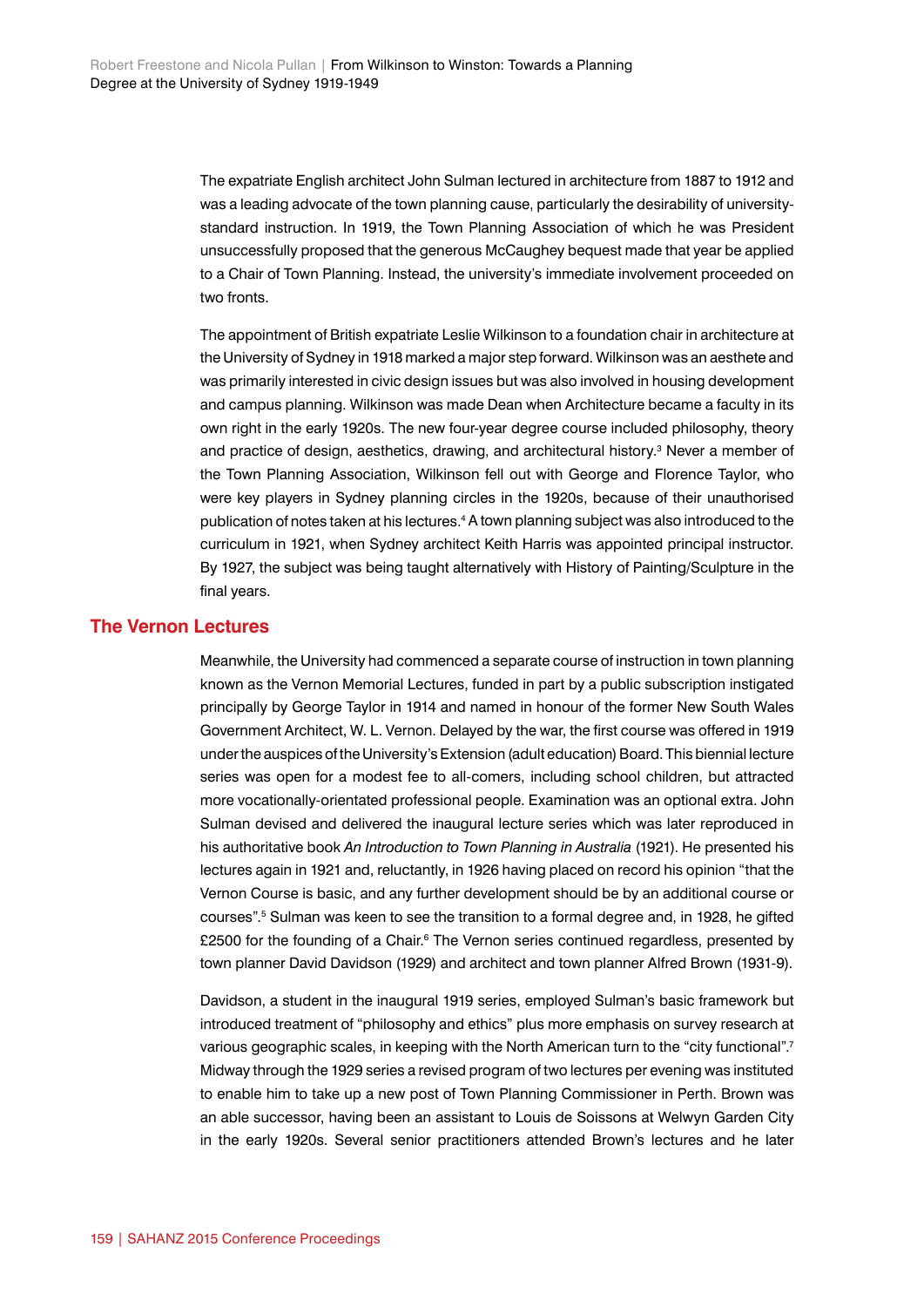

collaborated with the Chief Engineer of the NSW Department of Main Roads to produce *Town and Country Planning*, the "successor to Sulman", published in 1951.8

#### **Bringing together the Vernon and Faculty lectures**

Only from 1937 was the Faculty of Architecture consulted on the choice of Vernon lecturer. In 1938 Wilkinson supervised a review of the Vernon program that took into account its increasing breadth, the need to consider specialist lectures, the "marked increase in interest in Town Planning in recent years", and the likelihood of planning legislation being introduced to New South Wales in the near future.<sup>9</sup> Wilkinson and Harris recommended that the current course be discontinued and that the resources be redirected to establishing a new professional course thereby institutionalising the architecture-planning nexus. The content would be derived from an integration of the Vernon lectures with planning instruction in the architectural degree, and was also open to Sydney Technical College and qualifying 'outside' students. A combined annual series of 16 lectures covering "history, theory, practice, law, procedure, finance, engineering … and surveying" was duly convened in 1939 and 1940.

The University Calendar was not published in full during and immediately after the Second World War and students were referred to the bi-annual Supplements and the 1939 edition for fuller information. The Calendar Supplements show that the curriculum of the town planning unit contained within the Architecture Course remained the same throughout the war, although the text detailing the history of the Vernon Memorial Lectureship was omitted from 1942 onwards.<sup>10</sup> The removed section was replaced within the Architectural course outline by the following statement:

Town Planning. Great importance is attached to the study of the architectural aspect of Town Planning. This is not treated as a special subject, but as one which should form an essential part of every architect's training. Historical and modern examples will be discussed, and the principles which govern the layout and the collective grouping of buildings and the appropriate furnishing of their surroundings will be studied and illustrated.<sup>11</sup>

Architect Mervyn Smith's lecture notes indicate that Brown's course in 1939 was a broadranging account orientated to historical, survey and design details.12 Interpretation of the role of planning within an architectural frame of reference, combined with the understanding that the re-designed lecture series was a 'professional' course, may partly explain the lack of any sense of urgency within the Faculty to establish a separate town planning qualification.

#### **Towards post-war reconstruction**

From the late 1930s the complexion of the planning movement in Sydney changed. The Town Planning Association remained active around pet interests but had been supplanted as the most authoritative voice by a new professional body concerned with broader strategic policy, housing issues and the introduction of accreditation standards. Alfred Brown's defection from the presidency of the Town Planning Association to head the Town and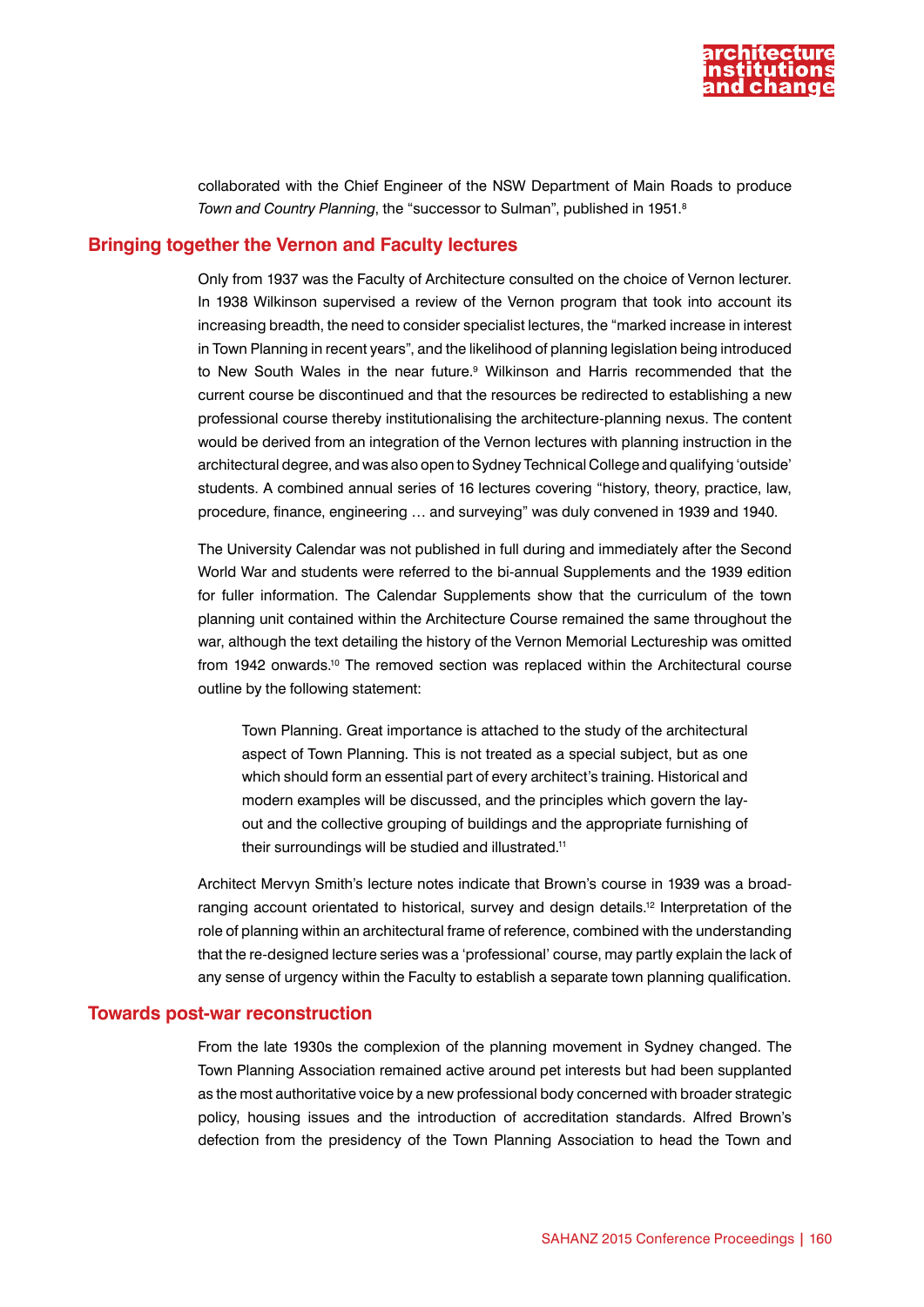Country Planning Institute in 1934 was symptomatic of the shift in planning discourse from voluntarist causes to more technical concerns.13

Paradoxically, the momentum for planning built during the war years. Cutbacks in domestic construction as resources were diverted to the war effort had exacerbated housing shortages evident in the late 1930s, while lessons of military success predicated on organisation and foresight were adapted to a new ideology of planning for peacetime. The Commonwealth Government instituted a national Ministry for Post-war Reconstruction, headed by Herbert Coombs, which sought to work with state agencies and the private sector across a wide industrial, cultural and welfare agenda. Planning and design were central to this movement in order to provide the orderly physical and land use framework for growth and development. A number of books rallied support for new planning legislation and initiatives, typified by the architect Walter Bunning's *Homes in the Sun* (1945). Bunning, a former executive officer of the Commonwealth Housing Commission (CHC), was to play a key role in securing government support for tertiary-standard instruction and locating it at the University.14 The Commonwealth's aspirations to develop a national school for planning studies foundered on political opposition and, from August 1945, educational and other initiatives were left largely to state governments.<sup>15</sup>

However a model outcome for the CHC was the passage by the NSW state government in July 1945 of new planning legislation which amongst other things established the institutional framework to support good housing development. An amendment to the Local Government Act instigated three new entities: a small planning bureaucracy to oversee preparation of local planning schemes, headed by Norman Weekes, an architecture graduate of the University of Liverpool; a new agency to prepare an outline plan for the Sydney metropolitan area led by the roads engineer Sidney Luker; and the Town and Country Planning Advisory Committee (TACPAC) headed by the influential Walter Bunning, to advise the minister responsible for planning. The new legislation included the requirement that councils employ only professional planning experts holding certificates of qualification prescribed under a new ordinance.16 Government advisors recognised immediately that expansion in the number of qualified town planners was essential for planning reforms to be implemented satisfactorily.<sup>17</sup>

#### **The short term fix**

The new 'Ordinance 4' certificates were to be issued by the Town and Country Planning Examinations Committee under the umbrella of the TACPAC. To address this need in the short term, TACPAC resurrected the model of the Vernon Memorial Lectures given by Alfred Brown for three condensed training courses held in late 1946 and early 1947.<sup>18</sup> The lectures were conducted over six weeks and were open to "qualified architects, engineers and survevors and other persons specially invited to attend".<sup>19</sup> The first series commenced on 9 January 1946 and was organised by the University Extension Board, "without reference to the Faculty of Architecture", and was attended by 129 metropolitan students at 4 guineas/ head.<sup>20</sup> Lectures were given on Wednesday and Friday evenings in the University Chambers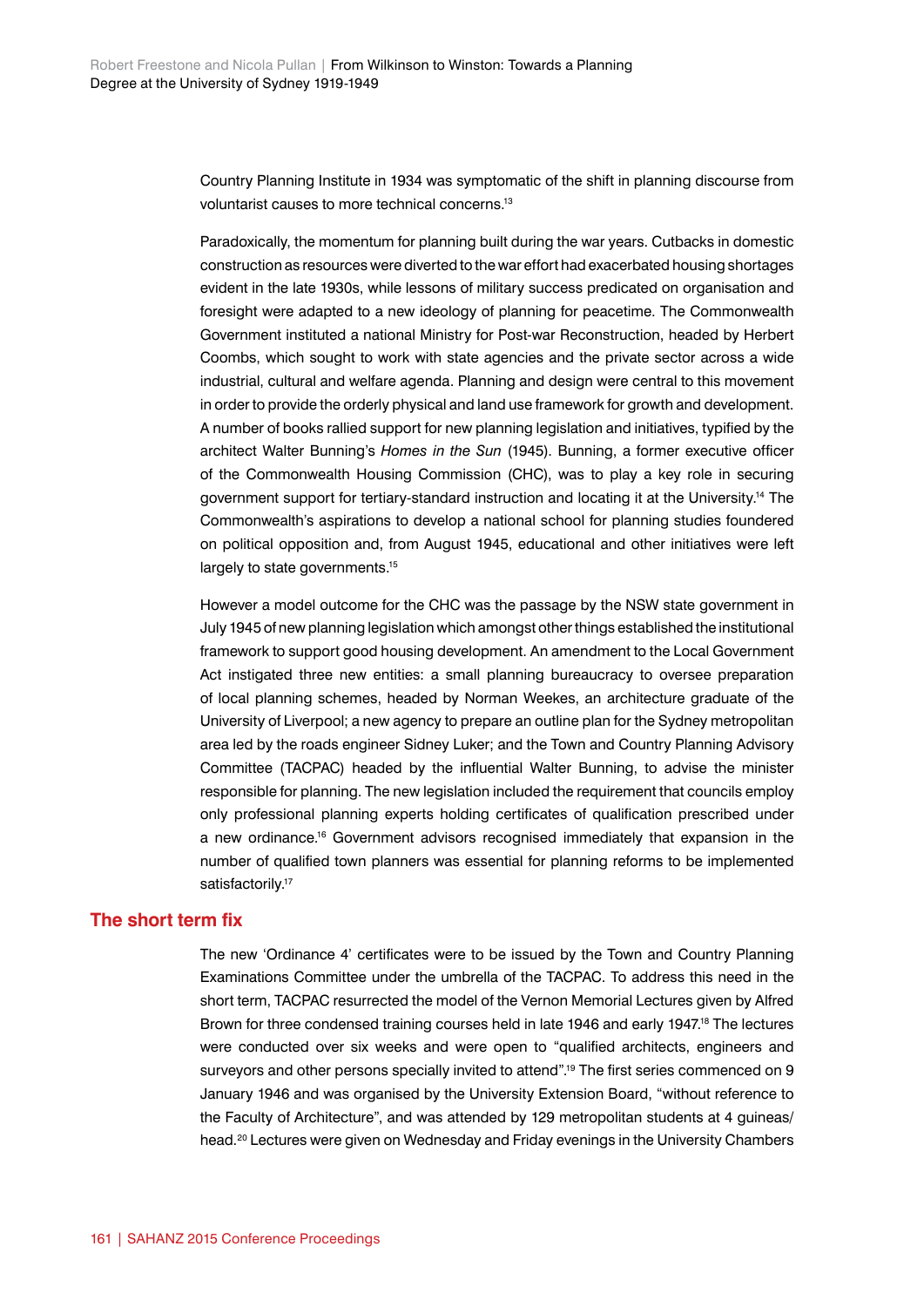

on Philip Street in the city while the studio work was completed over six successive Saturdays in the University Engineering School. Two subsequent lecture series ran in January and February 1947 and were organised by TACPAC directly. The January series was a residential two-week intensive course for 61 regional students held at the Newport Camp of the Workers Educational Association (8 guineas/head) while the February series was a repeat of the 1946 format and was again held in University Chambers for 59 metropolitan students at 5 guineas/head.21 Each series comprised 24 hours of lectures and 30 hours in the studio and was designed to be a basic, introductory course covering the 'principles and practice of town and country planning'.<sup>22</sup> The 21 lecture topics were:

- 1. Explanation of the Local Government (Town and Country Planning) Amendment Act, 1945
- 2. History of Town Planning
- 3. Social Life and Purpose in Towns
- 4. National and Regional Planning
- 5. Location of Industry
- 6. Zoning
- 7. Garden Cities and Satellite Towns
- 8. Geographical Background
- 9. Surveys and Maps for Planning
- 10. Communications
- 11. Water Supply, Sewerage and Drainage in relation to Town Planning
- 12. Parks and Open Spaces
- 13. Neighbourhood Planning
- 14. Residential Streets
- 15. Site Planning
- 16. Civic Design and Street Furniture
- 17. Landscape Architecture
- 18. Housing in relation to Town Planning
- 19. Administration of Town Planning
- 20. Overseas Examples of Planning
- 21. Remodelling Existing Towns

By March 1947, within 20 months of the passing of the new planning act, these three short courses had catered for 249 students and enabled them to begin applying the requirements of the legislation. Members of the Local Government Town and Country Planning Examination Committee appointed under the Local Government Act granted the final approval for eligible applicants to become qualified town planners.<sup>23</sup>

#### **The University to host the planning diploma**

Meanwhile, the process to develop a recognised diploma course of Town Planning continued. In December 1946, TACPAC formally recommended to the government that a post-graduate course in Town Planning be established.<sup>24</sup> A sub-committee began investigating educational requirements, chaired by architect William Laurie (one of the first crop of Wilkinson graduates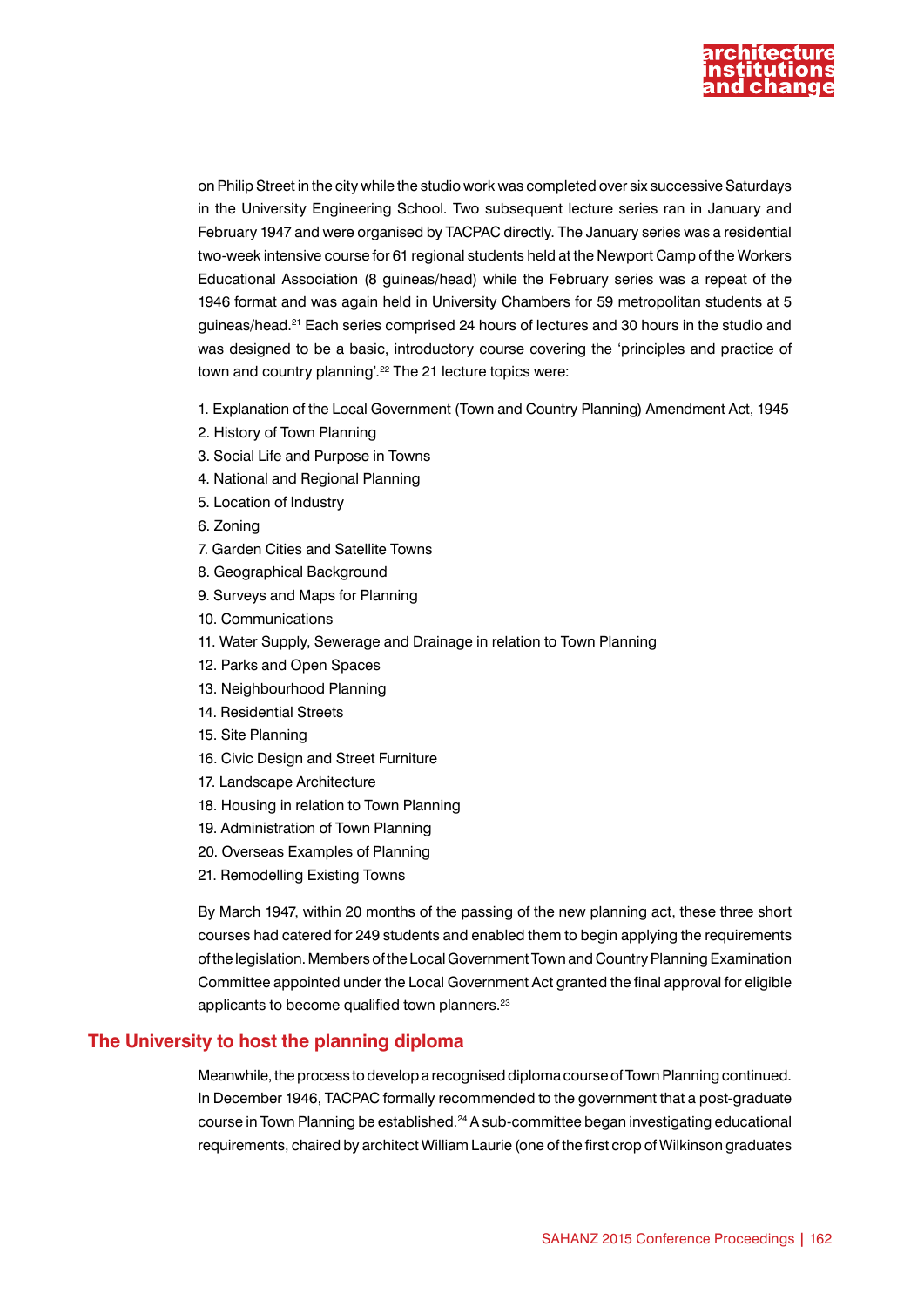from 1922). It canvassed several options including commencing new qualifications at either the University of Sydney, the proposed new University of Technology, or Sydney Technical College; instituting a correspondence course; or appointing an overseas expert to direct a special five-year training program. Establishment of a new Chair of Town Planning within the Faculty of Architecture at the University soon became the preferred option.<sup>25</sup>

In February 1947 the Public Service Board hosted a meeting to determine the requirements of the proposed post-graduate course. It was attended by representatives of the Department of Local Government (Stan Haviland), the Department of Technical Education (Arthur Denning), the Chairman of the Cumberland County Council (John Tate, another architect), TACPAC (Bunning), and the University (Wilkinson). The Committee recommended the establishment of a course which would extend over two years, would be limited to post-graduate students or those with an equivalent attainment, be run at times suitable for students in employment, and would also accept students without qualification to certain sections of the course "to meet the needs of special groups".26

As Dean of Architecture, Leslie Wilkinson was always supportive of planning education and the new professional body but during the war years financial and staffing constraints limited the Faculty's ability to introduce any initiatives. Deans were requested to reduce expenditure on non-essential courses, part-time workers, course supplies, research work, and "any other possible areas".<sup>27</sup> Additionally, the Faculty of Architecture was regarded as an "un-Reserved" Faculty which made it vulnerable to reductions in funding, limits on staff numbers, and the loss of staff and students to conscription.<sup>28</sup> Such constraints also meant that formal Faculty meetings were held less regularly, with gaps of six and twelve months between meetings.

However, come 1945, the educational environment changed dramatically. The University was attempting to cater for enormously increased enrolments as a result of deferred students returning from war-service, augmented by returned service personnel newly training for civilian careers, and recently-matriculated high school students. The Architecture Faculty specifically was preoccupied by the need to provide adequate accommodation, equipment and teaching resources in the face of swelling enrolments. By October 1947, the teaching staff was facing the need to find accommodation for 160 students in the new university year, approximately 25% more than previously expected, and had already notified the Professorial Board that "unless additional accommodation was made available … it would be impossible to maintain the present system of training", and finally, Professor Wilkinson was due to retire at the end of the year.<sup>29</sup>

The University and the Faculty now faced additional pressures as the preferred host for a new planning qualification. The University Senate had been lukewarm because of the enrolment pressures, other disciplinary demands for new Chairs, resource limitations, and the concern that external financial assistance, while desirable, might infringe intellectual freedom. Yet delays in establishing the new University of Technology, plus its singular focus on technical training, detracted from its appeal; by contrast, Sydney University could readily offer the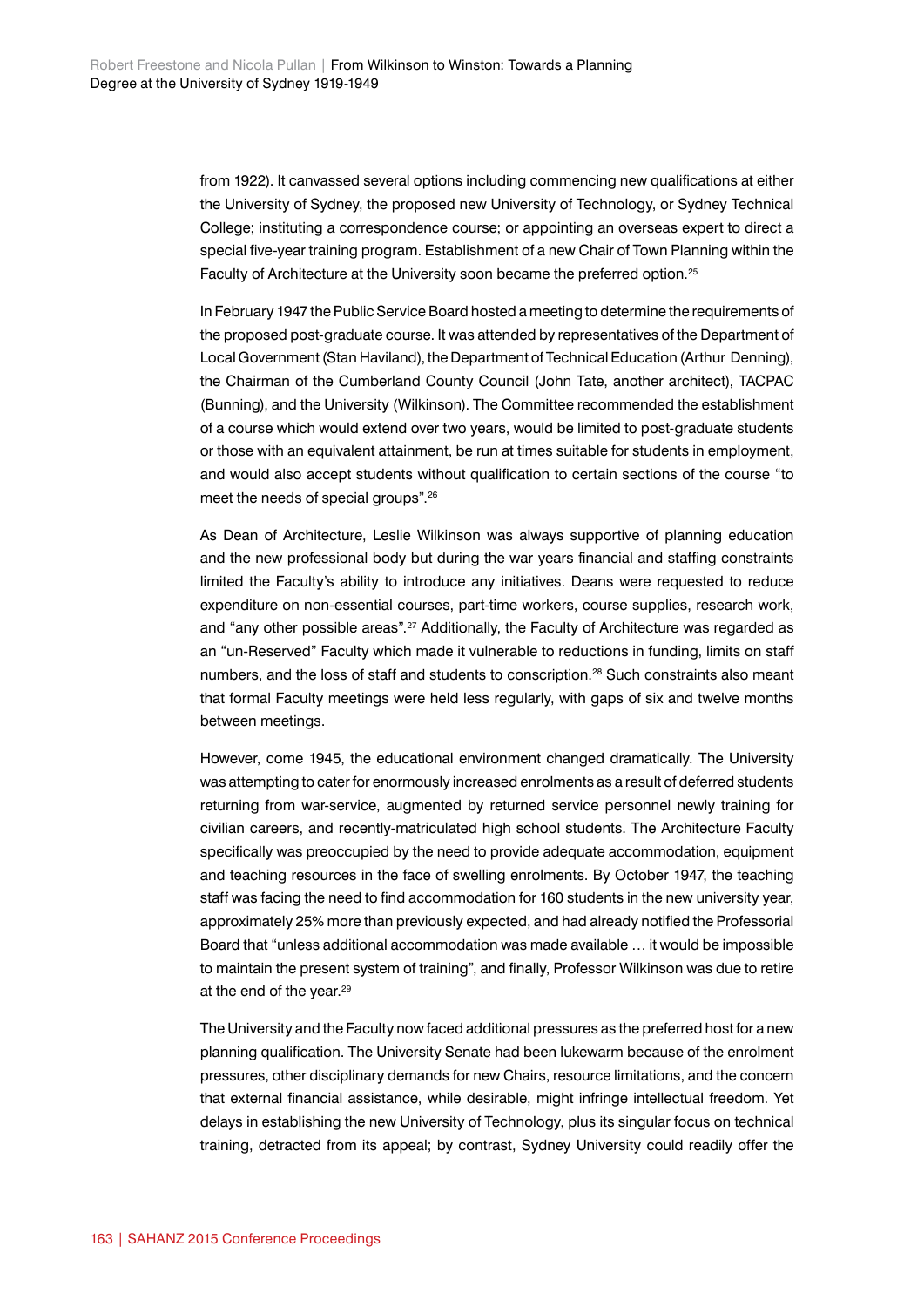

complementary instruction in sociology, economics and geography now incorporated in planning degrees overseas.30 The external drivers were compelling and decisive.

On the recommendation of the Professorial Board, in May 1947 the University Senate approved provision for a new Chair of Town Planning for five years subject to extension, subject to a £3,000 grant from the Department of Local Government.<sup>31</sup> The appointed Professor was to receive a salary of £1250 to conduct post-graduate courses at the university, and £750 for advisory duties to the Departments of Local Government and of Education, and to provide teaching and advice for Sydney Technical College. The successful applicant would also have the right to consultative practice.<sup>32</sup> The remaining £1000 was allocated to staff and equipment.<sup>33</sup> Advertisement of the position and selection of appointee to the Chair was made the responsibility of the Professorial Board in consultation with representatives of the Public Service. The curriculum and organisation of the new course was to be left to the successful applicant but it was anticipated that the course would include the study of regional planning, civic design and administration.34 The architectural foundation would remain strong. Moreover, a 1949 national meeting of Heads of Architectural Schools resolved that professional study be postgraduate and affiliated with architecture schools. Wilkinson certainly regarded architects as the rightful leaders of the planning movement.<sup>35</sup>

## **Recruiting the first professor of town planning**

The position of Professor of Town Planning was advertised in November 1947 in Australia, the UK, USA, Canada and South Africa with applications being referred to a Committee of Advice, convened at the Universities Bureau of the British Empire in London, which included three leading planning figures: Patrick Abercrombie, William Holford and George Pepler. Candidates were also assessed by a Joint Committee made up of representatives of the University and the Public Services Board, chaired by Vice Chancellor Stephen Roberts and including Bunning and Tate.<sup>36</sup>

Of the 22 applicants, who included some well-known names internationally, Denis Winston, Chief Town Planner and Borough Architect in Southampton, and another Liverpool graduate, was the only candidate common to the shortlists of both the Committee of Advice and the local joint committee.37 After lengthy investigation of his ability to fill the role, Winston received notice that he was appointed to the Chair on 4 May 1948, which appointment he accepted on 6 May, with a request sent on 5 June asking for one salaried month in England prior to his departure to enable him to visit planning schools and faculties to research new developments and experiments in planning education.<sup>38</sup> Winston arrived in Sydney in late December 1949 and submitted his proposals for the two-year part-time diploma on 10 March. These were promptly approved by the Professorial Board on 21 March and classes commenced in the first week of April 1949.39

# **The first curriculum**

Winston assembled his curriculum hastily, pragmatically adapting the standard British town and country planning educational template to local circumstances and precedents. "As you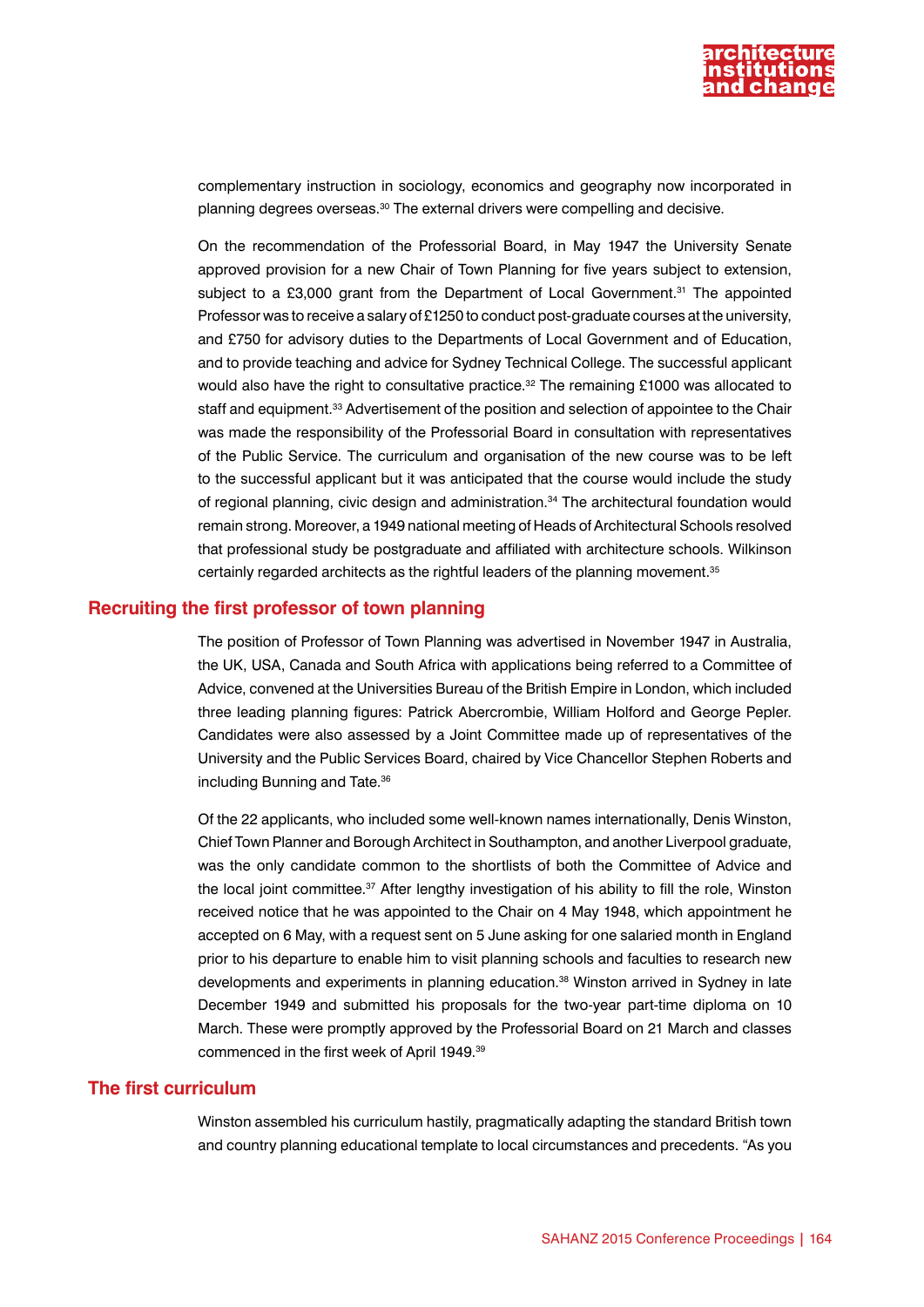can imagine, no one in Sydney, least of all at the University, had any idea what a Town Planning Course would or should involve and I have had to start from scratch, as if it were Liverpool in 1914".40 With both the academic reputation of the University and the limitations of students in full-time employment to consider, the course consisted of "two lectures on each of three evenings per week … with additional time for discussion, criticism and field work".41 Nine topics were regarded as "essential" with each topic comprising 24 one-hour lectures supplemented by practical work, reports and field excursions. The chosen areas of study were:

- 1. Elementary Geography as related to Planning
- 2. Outlines of Social and Economic Organisation
- 3. Architecture as related to Planning
- 4. Civil Engineering as related to Planning
- 5. Surveying and Valuation as related to Planning
- 6. Landscape Architecture and Horticulture
- 7. Public Administration and Town Planning Law
- 8. History of Town and Country Planning
- 9. Theory and Practice of Town and Country Planning (I and II).

The courses addressed the University's concern "to relate the University and its teaching more closely to developments in modern society".42 Winston's inclusion of the study of social and economic factors in planning also reflected the research he undertook in England just before he sailed for Australia. English town planning courses were undergoing considerable change at the time and, influenced by the ideas of Frederick Adams at MIT, new curricula included an increased emphasis on the social sciences of geography, economics and sociology.<sup>43</sup> These reforms were being initiated at the leading planning schools of Liverpool and University College London with which Winston was familiar.<sup>44</sup> In keeping with Adams' emphasis on forming tutorial groups which brought together students with a wide variety of experience<sup>45</sup>, most courses were available to more than just diploma students and included practising professionals.<sup>46</sup> By the second week of classes, 70 students had enrolled – "more than Abercrombie ever had".47 The course had particular appeal to both municipal engineers, moreso than practising architects, and senior public servants, among them Nigel Ashton who succeeded Weekes as Head of the Town Planning Branch of the Department of Local Government in 1954.

The texts recommended for courses relied heavily on British publications and were supplemented by reports and books relevant to the differing Australian administrative, legal, geographic and climatic situations. For example, in 1949 the texts for first year Theory and Practice were Abercrombie's *Town and Country Planning* (1943)*,* Abercrombie and Forshaw's *County of London Plan* (1944)*,* and Thomas Sharp's *Town Planning* (1942)*,* and *Oxford Replanned* (1948)*.* Books suggested as useful reference texts were Bunning's *Homes in the Sun,* the Commonwealth Department of Works and Housing's journal, *Australian Housing,*  and Rowland Nicholas' *City of Manchester Plan* (1945)*.* Students of public administration and town planning law were directed to W. Eric Jackson, *Local Government in England and*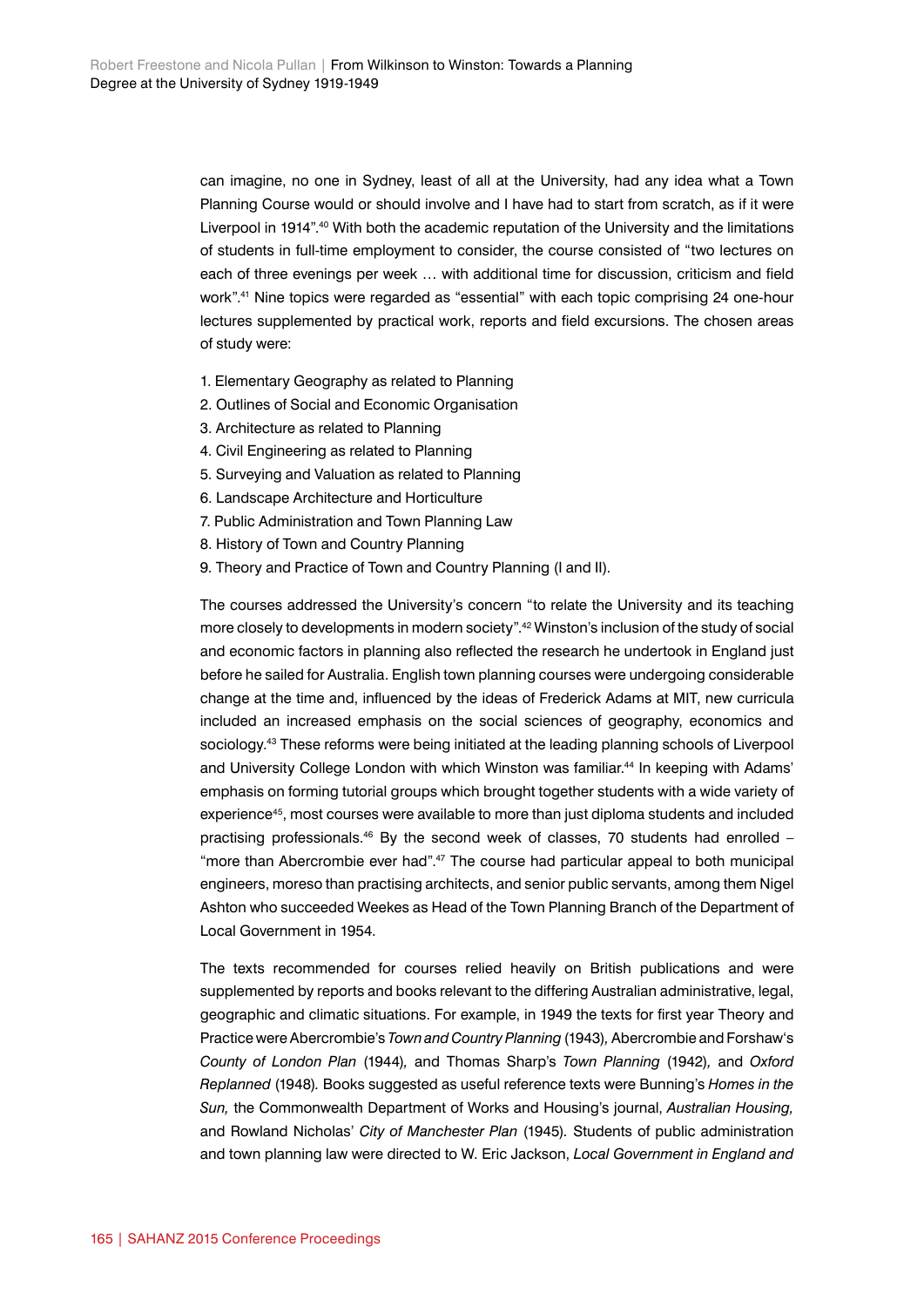

*Wales* (1949) and the UK Ministry of Town and Country Planning, *Explanatory Memorandum on the Town and Country Planning Act,* 1947, G. D. H. Cole's *Britain's Town and Country Pattern* (1943), supplemented by the N.S.W. Government, *Local Government Act,* 1919, and Ordinances 101-107.

Winston was largely on his own until the appointment of Peter Harrison as a senior lecturer immediately on completing the diploma requirements himself in late 1951.48 The curriculum was delivered by an assortment of full-time academics from cognate fields and enthusiastic part-time professionals. The initial allocation of £1000 per annum for staff and expenses meant that funds to pay specialist visiting lecturers were very limited and one of Winston's "ways and means of managing" was to ask suitable people to lecture for nothing.49 Winston also secured Faculty and University agreement that the remaining funds available for the Vernon Memorial Lecture series could be applied to support the "Architecture as related to Planning" course.<sup>50</sup> This allowed Winston to appoint Tony Towndrow, from the School of Architecture at Sydney Technical College, and imminently foundation Dean of Architecture at the new University of Technology, as a visiting lecturer for some years. The endowment was directed to this series of lectures until 1964 when the remaining funds were finally consolidated into the general salary account.51 Offers from professors within the University were also accepted "with gratitude" and extra University funds were made available by the Dean of Architecture to finance practical classes when required.52 Winston also drew on advisors and lecturers from the TACPAC short-courses, as well as specialists from government bodies and professional practice, Walter Bunning among them.53

#### **Later developments**

By July 1951, Winston was concerned that the amount of time allowed for practical work within the two-year diploma course was inadequate.<sup>54</sup> He proposed extending the course to become a three-year program with "the standard … raised to compare with other Universities overseas".55 Winston proposed extending the "Theory and Practice of Town and Country Planning" lectures to three sets of 24 lectures spread across three years, transferring three other courses to the third year and using the extra time made available to increase the studio work expected in each year. Once these amendments were introduced in the 1953 academic year, the Department of Town Planning had ensured that Sydney graduates had not only satisfied the requirements for the Ordinance 4 requirements but would be eligible for professional accreditation by the new national Australian Planning Institute (formed in 1951 with Winston as foundation president) and the Royal Town Planning Institute, London.56

In February 1953, Winston convinced the Department of Local Government to grant an additional £500 to cover the salary of Wally Abraham as a third member of staff to teach the three-year program.57 In 1955 Winston moved to introduce a new Master of Town Planning. This required only addition of an individual research component.<sup>58</sup> That year, the by-laws were amended to delete the third year of study from the Diploma course, establish it as the coursework required for the Master's award, and determine the rules for the thesis component. After approval by the Professorial Board and the Senate, the new Master of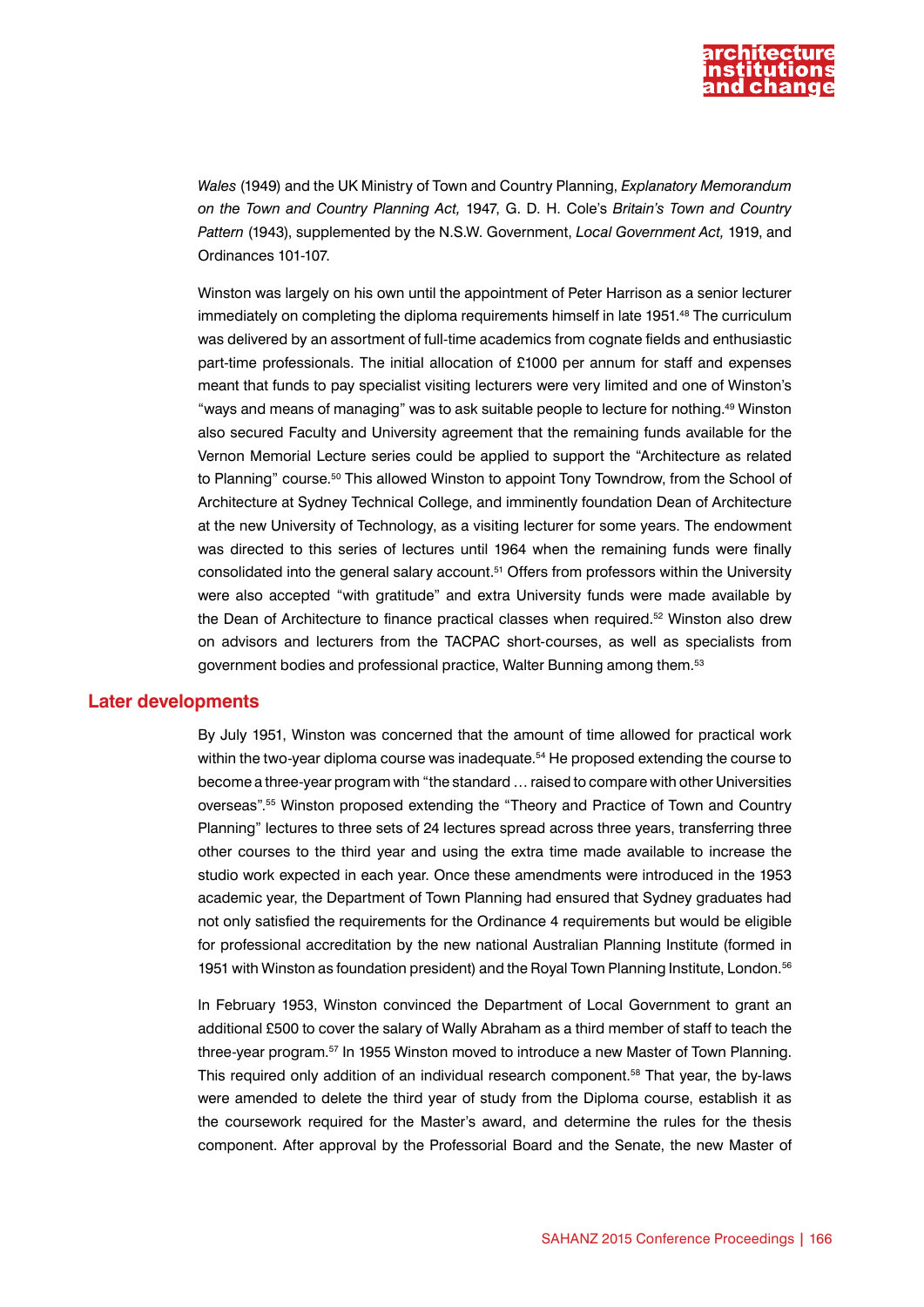Town and Country Planning commenced at the start of the 1956 academic year.<sup>59</sup> These changes ensured that graduates of the University of Sydney program continued to qualify for membership of the peak professional organisations in Australia and Britain. A Master of Urban and Regional Planning remains in place today (still offered within a Faculty of Architecture, Design and Planning).

# **Conclusion**

The commencement of planning education at the University of Sydney from the late 1940s was a major milestone in the institutionalisation of planning in Sydney, NSW and Australia. The blending of mainly British and Australian influences helped set the scene for the dominance of the architect-planner as the epitome of the planning professional in the 1940s and 1950s. The introduction and development of the town planning course was the result of a unique combination of factors with individuals assuming leading roles. The pioneering roles in establishing and trialling courses were assumed by George Taylor and John Sulman. The trace of the Vernon Memorial Lectures with which they were associated endured into the 1960s. Alfred Brown emerged as the most credible planning advocate in Sydney in the 1930s, and his profile and attachment to the University was a crucial bridge to the post-war era. Leslie Wilkinson and Keith Harris in Sydney University's Faculty of Architecture understood the importance of planning and worked toward establishment of a Chair. Walter Bunning and the TACPAC recognised the need for trained planners to implement state government-driven goals and he worked within the system to secure financial commitment to make it happen. And finally Denis Winston proved an enlightened appointment in his enthusiasm and determination for the new course to reflect international best practice in planning education and to continually adapt to stay relevant in a rapidlychanging educational scene.

<sup>1</sup> This research forms part of a wider project with Christine Garnaut and David Nichols on early planning education. This paper draws in part from a joint paper presented at the International Planning History Society Conference in St Augustine, Florida, in July 2014. We thank John Toon for commenting on an earlier draft of this paper and the two anonymous referees.

<sup>2</sup> Peter R. Proudfoot, "The Development of Architectural Education in Sydney, 1880–1930," *Historical Studies* 21 (1984): 202.

<sup>3</sup> Clive Lucas, "Wilkinson, Leslie (1882–1973)," *Australian Dictionary of Biography*, National Centre of Biography, Australian National University, http://adb.anu.edu.au/biography/wilkinson-leslie-9104/ text16053, published in hardcopy 1990 (accessed March 25, 2014).

<sup>4</sup> Robert Freestone and Bronwyn Hanna, *Florence Taylor's Hats* (Sydney: Halstead Press, 2008), 135-136.

<sup>5</sup> John Sulman to W. A. Selle, Registrar, April 27, 1923. Vernon Memorial Lectureship, G3/13, File 2161, University of Sydney Archives [hereafter UoS Archives].

<sup>6</sup> *Brisbane Courier*, September 18, 1928, 19.

<sup>7</sup> Stephen V. Ward, *Planning the Twentieth Century City: The Advanced Capitalist World* (Chichester: John Wiley and Sons, 2002).

<sup>8</sup> W. R. Laurie, "Sequel to Sulman," *Architecture* 40, no. 2 (April-June 1952): 79.

<sup>9</sup> Minutes of the Meeting of the Faculty of Architecture, July 21, 1938, 95-6, UoS Archives.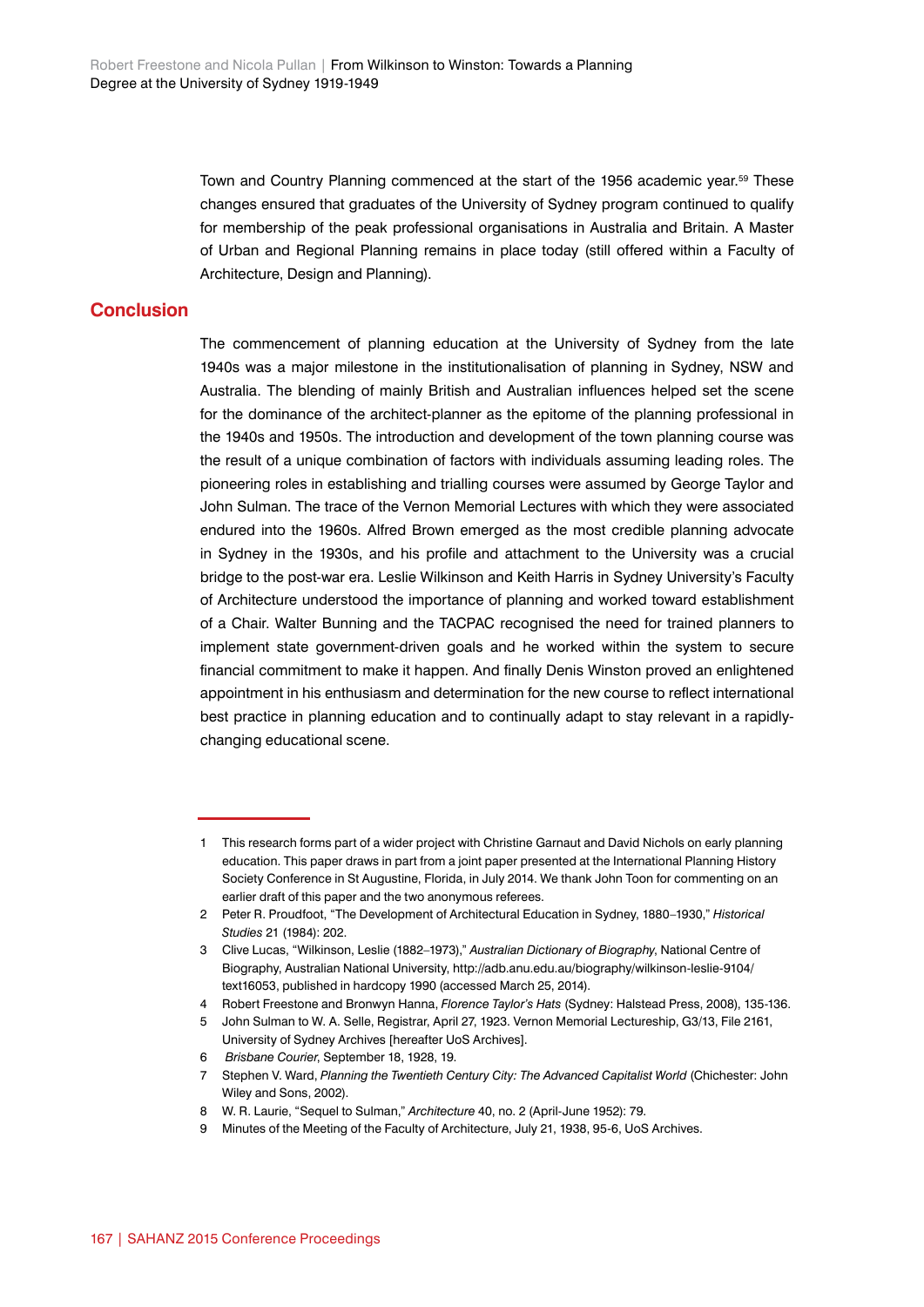

- 10 University of Sydney, *Calendar Supplement for the year 1943* (Sydney: A. H. Pettifer, 1943), 456-457; *Calendar Supplement for the year 1945,* Sydney, 1945, 370-371. However, the Vernon Lectures were delivered in 1947 by R. K. Harris. *Royal Australian Institute of Architects, NSW Chapter Bulletin* (June 1947): 1.
- 11 University of Sydney, *Calendar Supplement for the year 1949,* Sydney, 1949, 467.
- 12 The Mervyn Ashmore Smith Architectural and Town-Planning Collection, Architecture Museum, University of South Australia. Courtesy Christine Garnaut.
- 13 Robert Freestone and Margaret Park, "A New Planning Landscape for Professional and Community Action in Sydney 1935-67," in *Cities, Citizens and Environmental Reform*, ed. Robert Freestone (Sydney: Sydney University Press, 2009), 315-317.
- 14 Harry Margalit, "The Common Good: Walter Bunning's Mid-Century Ideals," in *Thresholds: Papers from the 16th SAHANZ Conference*, *Launceston and Hobart*, ed. Richard Blythe and Rory Spence (Launceston: Society of Architectural Historians Australia and New Zealand, 1999).
- 15 Robert Freestone, "Post-war Reconstruction, Planning Promotion and the Australian Government 1944- 45," in *Exhibitions and the Development of Modern Planning Culture,* ed. Robert Freestone and Marco Amati (Farnham: Ashgate, 2014), 221-22.
- 16 J. J. Cahill, Parliamentary Speech 1944, Department of Environment and Planning Archival Records 1945-1966, AK415 [hereafter DEP Records, AK415]; EPA 226; F.H.3 Part 7; 8, NSW State Records [hereafter NSWSR].
- 17 William Laurie, "Town Planners Must Be Trained," *Sydney Morning Herald*, March 20, 1945, 2.
- 18 Town and Country Planning Training Course timetable, NSWSR: Department of Environment and Planning Archival Records 1945-1966, AK415; EPA 111, 66.
- 19 Report from TACPAC to Dept. of Local Government, December 18, 1946, Training of Town Plannerssuggested further short course, NSWSR: Department of Environment and Planning Archival Records 1945-1966, AK415; EPA 111, 2.
- 20 Minutes of the meeting of the Faculty of Architecture, November 27, 1945, *Faculty of Architecture Minutes,* Sydney, 1920-1958, 116.
- 21 Letter from S. Haviland, Undersecretary of the Dept. of Local Gov't to the Registrar, University of Sydney, December 27, 1946, NSWSR: Department of Environment and Planning Archival Records 1945- 1966, AK415; EPA 111, 8.
- 22 Town and Country Planning Training Course timetable, NSWSR: Department of Environment and Planning Archival Records 1945-1966, AK415; EPA 111, 66.
- 23 Jonathan Falk, "The Development of Town Planning Education in New South Wales 1945-present," in *Sydney: Planning or Politics. Town Planning for Sydney Region since 1945*, ed. John Toon and Jonathan Falk (Sydney: Planning Research Centre, University of Sydney, 2003), 211-213.
- 24 Report from TACPAC to Dept. of Local Government, December 18, 1946, Training of Town Plannerssuggested further short course, NSWSR: Department of Environment and Planning Archival Records 1945-1966, AK415; EPA 111, 4.
- 25 Wallace Wurth, Public Service Board, PSB, to Robert Wallace, University of Sydney, February 17, 1947, Staff file, Denis Winston papers , UoS Archives.
- 26 Wallace Wurth, Public Service Board, PSB, to Robert Wallace, University of Sydney, February 17, 1947, Staff file, Denis Winston papers , UoS Archives.
- 27 Minutes of the Meeting of the Faculty of Architecture, July 24, 1940, *Faculty of Architecture Minutes,*  Sydney, 1920-1958, 106-7.
- 28 Minutes of the meeting of the Faculty of Architecture, October 1, 1942, *Faculty of Architecture Minutes, Sydney, 1920-1958*, 109.
- 29 Minutes of the meeting of the Faculty of Architecture, October 13, 1947, *Faculty of Architecture Minutes, Sydney, 1920-1958*, 123.
- 30 Robert Freestone, "The First Professor: Denis Winston comes to Sydney, 1949," *Australian Planner* 46, no. 1 (March 2009): 36.
- 31 Minutes of the Meeting of the University Senate, April 14, 1947, University of Sydney, *Minutes of the Senate of the University of Sydney, Feb 1946-Aug 1947,* Sydney, 1947, 386.
- 32 Minutes of the Meeting of the University Senate, June 2, 1947, University of Sydney, *Minutes of the Senate of the University of Sydney, Sept 1947-Dec 1949,* Sydney, 455.